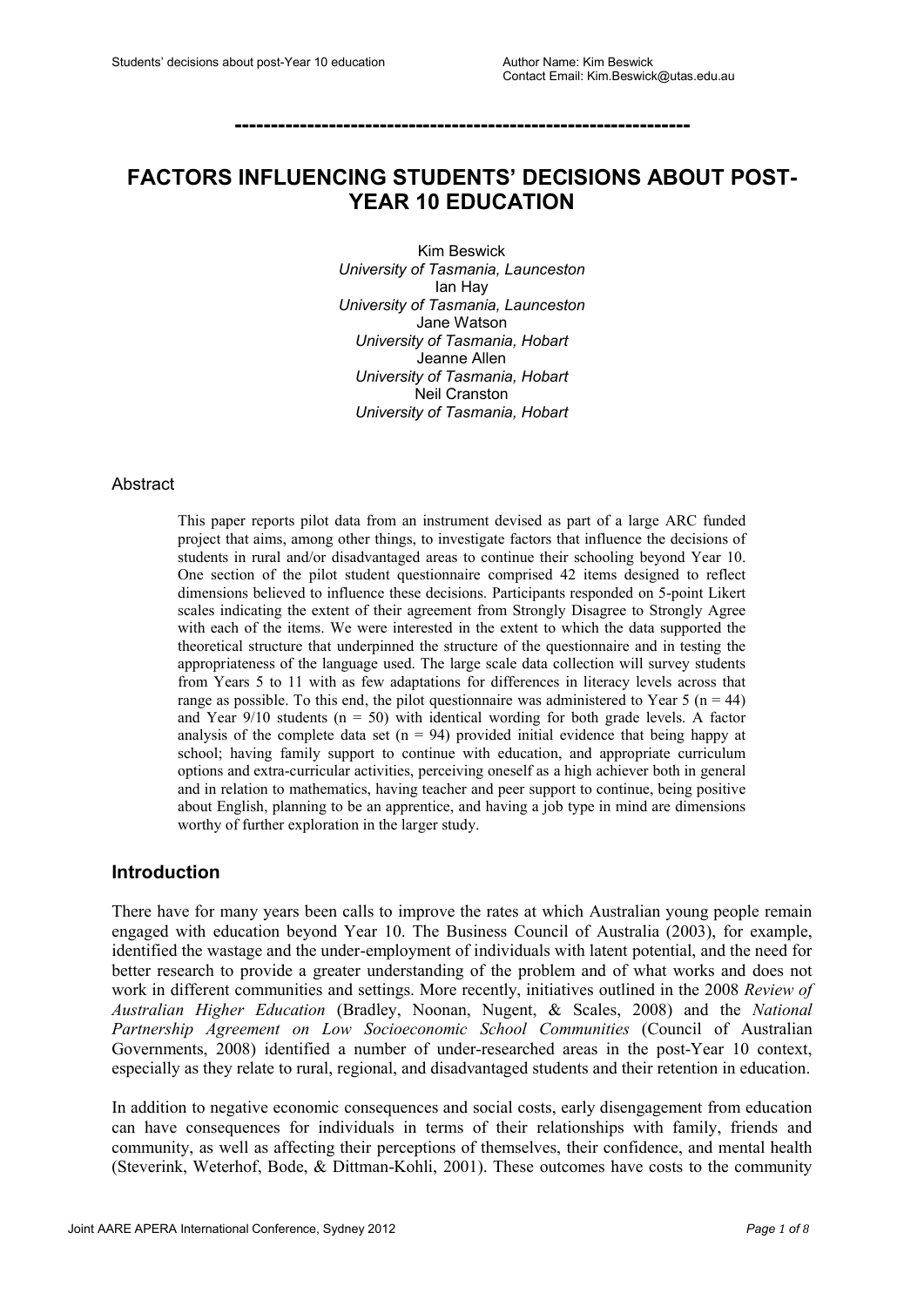as a whole through lost productivity, ongoing skills shortages, and demands on the health, justice and welfare systems. The need for holistic approaches to the problem of low post-compulsory participation is required to address challenges involved at the family, community and institutional level has been established (Abbott-Chapman, 2011).

## **Factors influencing student retention**

Liu and Nguyen (2011) listed characteristics of young people at risk of poor economic and personal outcomes based on findings of the Longitudinal Study of Australian Youth. They described being indigenous, born in Australia, living outside of a metropolitan area, having low academic achievement and poor literacy and numeracy skills at age 15, parents in blue-collar occupations or without university education and living in a non-nuclear family as contributors to being at risk over which individuals have little if any control. In addition, they listed factors that can be regarded as outcomes of individuals' choices that also contribute. These were; poor attitudes to school, attending a government school, having poor relationships with teachers and a history of poor behaviour as a student, disliking school, lack of engagement with extra-curricular school activities and, intending in Year 9 to leave school early (Liu & Nguyen, 2011). Having more than one of these characteristics can lead to greater risk.

Other researchers have also identified failure of students to connect with their secondary school curriculum (McWilliam, 2008) or to build satisfactory teacher/student relationships (Hyde & Durik, 2005) as impacting negatively on students staying on at school. The likelihood of disconnecting from schooling is further increased if the individual is from a low socio-economic status (SES) community and under economic pressures to find work to survive financially (Swanson, 2009). Hence, low SES is considered a risk factor in terms of students' initial and on-going schooling and academic and social development (Hay & Fielding-Barnsley, 2009). Associated with this risk is the concern that parents in lower SES communities have lower educational expectations and aspirations for their children, which indirectly influence students' academic achievement, academic self-concept and career aspirations (Neuenschwander, Vida, Garrett, & S., 2007). Students from low SES communities may also fail to connect with further and higher education institutions because of cost, transport, timetabling, and resource limitations (Lamb, Walstab, Teese, Vickers, & Rumberger, 2004). There is also evidence that one of the keys to raising post-compulsory completion rates is broader curriculum choice to allow a wider range of adolescents' developing personal and vocational interests to be satisfied (Sweet, 2002).

The attitudes, beliefs and behaviours of secondary school teachers have been shown to help shape the post-school pathways chosen by school leavers (Abbott-Chapman & Kilpatrick, 2001) with some teachers having low expectations of their students' capacities to learn (Beswick, 2005, 2007). Changing the beliefs and attitudes to post-Year 10 education of students', their teachers, families, and communities is not something that can be achieved quickly or easily – it is well established that deeply held beliefs are resistant to change (Green, 1971). The longer that a belief has been held the more opportunity there has been for it to become enmeshed with other beliefs and hence increasingly central to the individual's belief system and thus harder to change. It is, therefore, reasonable to assume that interventions aimed at influencing students' intentions with respect to post-Year 10 education should begin much earlier than the later years of secondary school and be sustained in order to have sufficient time to have an impact. This study includes Year 5 students with a view to determining the nature of students' intentions about post-Year 10 education at this stage. In the larger study these students will be tracked to Year 7 providing longitudinal data that along with crosssectional data will allow insights into how post-Year 10 intentions develop over time.

## **The Tasmanian context of the study**

Tasmania's rural and highly dispersed population makes difficult equality of provision, and access to, education. Indeed Tasmania's population is more dispersed than that of any other Australian state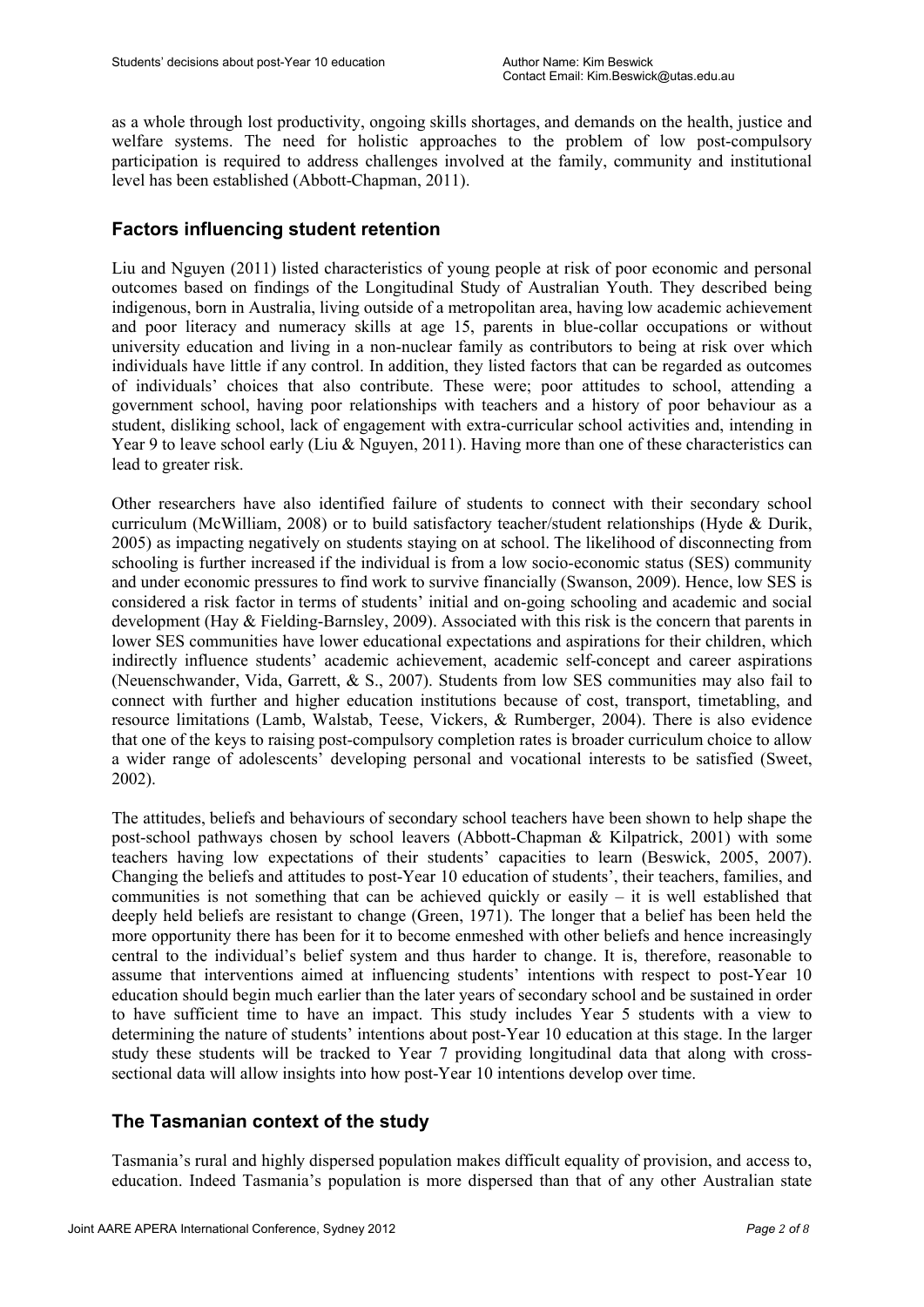(Australian Bureau of Statistics, 2010). According to the Ministerial Committee of Employment, Education and Youth Affairs (MCEETYA) Schools Geographic Location Classification (SGLC) (Jones, 2004) all of Tasmania outside the greater Hobart area is provincial or remote. Tasmania is also the most socio-economically disadvantaged of all the states as measured by a number of socioeconomic indices including disposable household income, adult and youth unemployment rates, and reliance on government financial assistance. In 2007 only 47% of Tasmanian workers had a post-Year 10 qualification even though 86% of the jobs in Australia required a qualification at that level (Government of Tasmania, 2007). Tasmania's post-Year 10 retention rates have lagged those of other states. For example, in 2008 only 55% of students stayed on until Year 12 compared with the Australian average of 62% (Australian Bureau of Statistics, 2008). Tasmanian young people have a higher probability than their interstate peers of belonging to a group called the "NEET" (not in education, employment, or training), a group who are disengaged from learning, in part because of low aspirations and poor transitional pathways (Lamb & McKenzie, 2001).

In view of the above, Tasmanian students, particularly those in rural areas are relatively likely to have the characteristics of youth at risk of not making a successful transition to adult life that were listed by Liu and Nguyen (2011) as ones over which individuals have no control. In addition, post-Year 10 education in Tasmania is primarily provided in separate institutions requiring many students, particularly those in rural and remote locations to make long daily bus journeys or to leave home in order to board in larger regional centres. There is evidence that these circumstances impact negatively on the aspirations and plans of rural and regional students and their parents (Kilpatrick  $\&$  Abbott-Chapman, 2002).

# **The study**

The study was designed to answer the overall research question, "What is best educational practice to enhance student retention in schooling beyond the compulsory years, especially for students in rural, regional, and disadvantaged areas?" An essential part of this is investigating factors that influence students' decisions to continue their schooling beyond Year 10. The data reported here are from the pilot of the student questionnaire with students in Years 5 and 9/10.

## **Participants**

Participants were drawn from one primary school and one secondary school and comprised 44 Year 5 students (19 male and 25 female), 20 students in Year 9 and 30 in Year 10 (40 male and 10 female). The schools were located in or near to Hobart, selected for convenience in terms of proximity to members of the research team. The pilot study schools were within the only Tasmanian area categorised as Metropolitan according to the SGLC (Jones, 2004) and hence the factors known to impact school retention negatively may be less acute in these schools compared to those in other SGLC areas. However, all Tasmanian regions have been identified as characterized by relatively low levels of literacy, Year 10 and Year 12 completion, and tertiary qualifications, as well as high unemployment and low participation rates (Australian Government, 2012). It was, therefore, considered that differences between the pilot participants and those for the larger study would be sufficiently small to allow the purposes of the pilot study to be achieved.

## Instrument

The student questionnaire included a section comprising 42 Likert type items designed to investigate factors known from the literature to influence students' decisions about continuing education beyond Year 10. These were: engagement with schooling (Cavanagh & Waugh, 2004); connection with the school curriculum (McWilliam, 2008); connections with further and higher education institutions (Lamb et al., 2004); relationships with teachers (Hyde & Durik, 2005); perceptions of teacher and parental aspirations (Kilpatrick & Abbott-Chapman, 2002); career aspirations; and academic selfconcept (Lamb et al., 2004). In addition items intended to measure other possibly relevant dimensions that were suggested in literature not directly related to retention were also included. These dimensions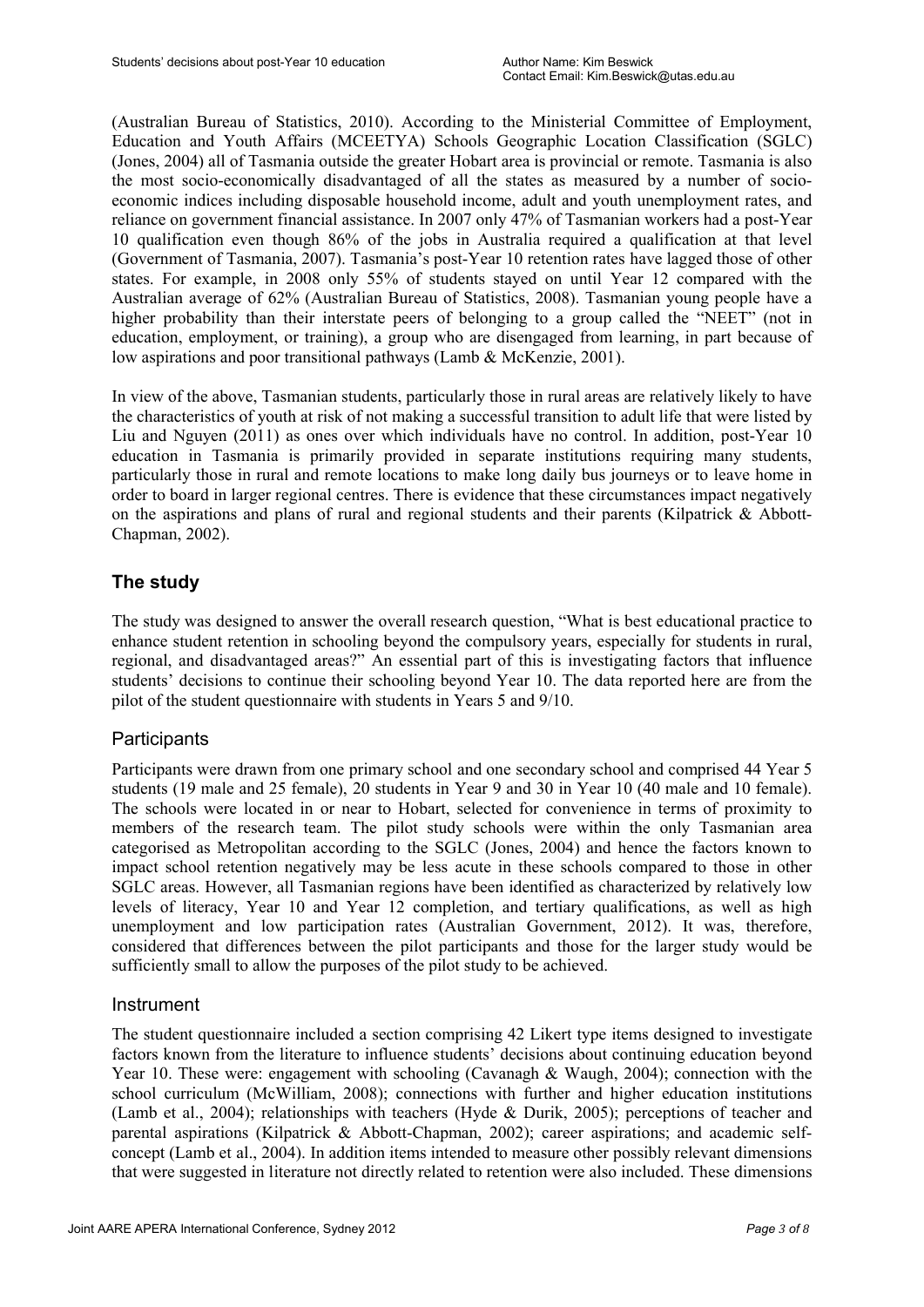were; school culture (Fullan, 2003; Schein, 1999; Sergiovanni, 2000), the physical environment of the school, administrative arrangements that might impact the convenience of getting to school, perceptions of friends' aspirations. Illustrative examples of items from each of the 12 dimensions of the questionnaire are provided in Cranston, Allen, Watson, Hay, & Beswick (these proceedings) as well as in Table 1. Participants responded on 5-point scales indicating the extent of their agreement from Strongly Disagree to Strongly Agree with each of the items. Items were identically worded for both the Year 5 and Year 9 participants in the pilot study.

### Procedure

The questionnaire was administered by members of the research team with the assistance of class teachers. The questionnaire was available in both online and hard copy versions with the format actually used dependent upon access to in-class computers. A factor analysis of the combined Year 5 and Year 9 data was conducted in order to maximise the sample size and because it was reasonable to assume on the basis of the literature that similar factors would underlie the responses of both groups.

## **Results**

The Kaiser-Meyer-Olkin measure of sampling adequacy was 0.787 which was above the recommended minimum of 0.6, and Bartlett's test of sphericity was significant ( $\chi^2$  (861) = 2481.20,  $p<0.01$ ) suggesting the data were factorable (Hair, Black, Babin, Anderson, & Tatham, 2006). Solutions for three, four, five, six, seven and eight factors were examined using both Varimax and Oblimin rotations. The eight factor solution with Varimax rotation was preferred because of its greater interpretability and alignment with relevant factors identified from the literature. The eight factors accounted for 19.3%, 9.7%, 9.6%, 8.3%, 6.9%, 6.5%, 4.1 % and 4.0% of the total variance respectively. Loadings less than 0.4 were suppressed. The names of the factors, examples of items that loaded on each, and Cronbach's alpha reliability scores for each of the first six factors are shown in Table 1. The example items are ordered from highest to lowest loading on the relevant factor. All of the Cronbach alpha scores were above the acceptable level of 0.7 (Hair et al., 2006). It is recognised that Factors 7 and 8 each comprising a single item, may be unreliable or unstable and hence need to be interpreted with caution (Tabachnick & Fidell, 2001). They have not been ignored because they represent interesting leads for further research that will also clarify their status. Just one item, "My teachers encourage me to keep studying after Year 12" did not load sufficiently on any factor. Each of the first six factors is discussed in turn in the following sub-sections. Factors 7 and 8 comprising the single items shown in Table 1 are self-explanatory.

Table 1

|                |                                                          | No. of items |                                                                                                                                                          |            |
|----------------|----------------------------------------------------------|--------------|----------------------------------------------------------------------------------------------------------------------------------------------------------|------------|
| Factor         |                                                          | loading on   |                                                                                                                                                          | Cronbach's |
| number         | Factor name                                              | the factor   | Examples of items                                                                                                                                        | $\alpha$   |
|                |                                                          |              | I have good teachers.<br>When I am not in class there are good places at                                                                                 |            |
|                | Happy at school                                          | 16           | this school to spend time with my friends during<br>breaks.<br>I feel safe at school.                                                                    | 0.932      |
| $\overline{2}$ | Family support to<br>continue                            | 7            | My parents/guardians want me to keep studying<br>after Year 12.<br>I plan to go to university.                                                           | 0.843      |
| 3              | Attractive curriculum<br>and extra-curricular<br>options | 5            | I have opportunities to be involved in sports,<br>clubs and other activities, e.g. music, drama,<br>chess.<br>My school offers a wide range of subjects. | 0.813      |
| $\overline{4}$ | High achieving<br>including maths                        | 5            | I am capable of doing well in Mathematics.                                                                                                               | 0.815      |
| 5              | Teacher and friend                                       | 3            | My friends plan to go on past Year 10.                                                                                                                   | 0.713      |

*Factors underlying the combined Year 5 and Year 9 data (n=94)*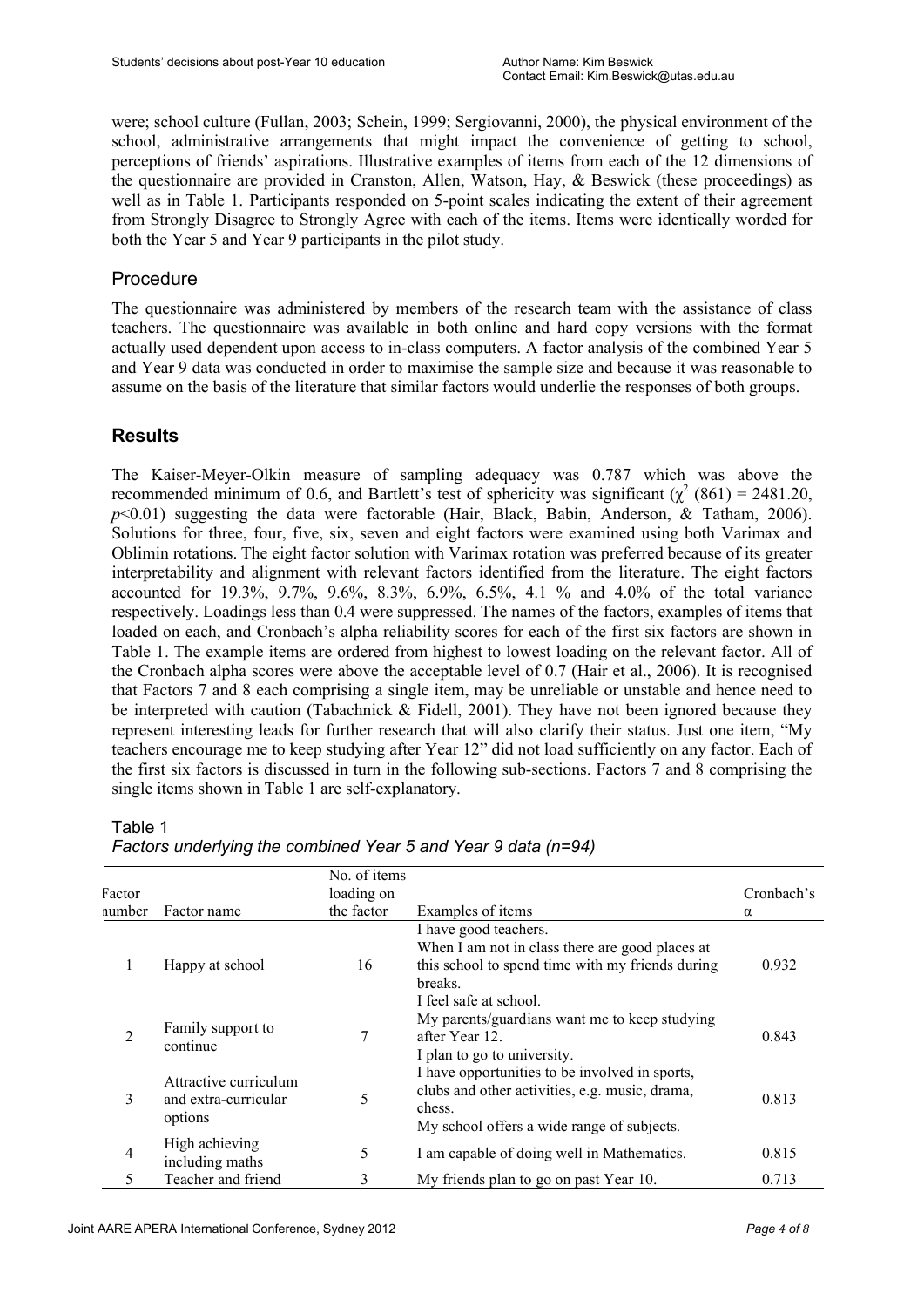|  | support to continue     |               |                                                 |                          |
|--|-------------------------|---------------|-------------------------------------------------|--------------------------|
|  | Positive about English  | $\mathcal{L}$ | I am capable of doing of doing well at English. | 0.833                    |
|  | Plan for apprenticeship |               | I plan to get an apprenticeship.                | $\overline{\phantom{0}}$ |
|  | Know what job type      |               | I know what sort of job I want to have when I   | $\overline{\phantom{0}}$ |
|  | wanted                  |               | finish my education.                            |                          |

## Factor 1: Happy at school

This factor encompasses the opposites of many of the mediating risk factors identified by Liu and Nguyen (2011) and others, in that it reflects positive attitudes to school and relationships with teachers, and engagement with extra-curricular school activities. Items loading on this factor portrayed teachers as competent, supportive, interested and caring. It also included items suggesting a safe school environment that facilitates interactions with friends outside of class time and positive perceptions of the school timetable and start and finish times.

### Factor 2: Family support to continue

This factor reflects students' perceptions of their parents' aspirations for them to continue with education beyond year 10 and Year 12 as well as their own valuing of education and aspirations to attend university.

### Factor 3: Attractive curriculum and extra-curricular options

The items loading on this factor suggest the availability of a wide variety of attractive school subject choices as well as extra-curricular activities and encouragement to be involved with them.

### Factor 4: High achieving including maths

This factor suggests a positive self-image and high achievement with respect to school work in general and mathematics in particular, as well as a perception of being well prepared for the next stage of schooling.

#### Factor 5: Teacher and friend support to continue

The three items loading on this factor reflect friends aspiring to continue their education beyond Year 10 and Year 12 as well as the perception of high teacher expectations although the latter are not linked specifically to continuing education.

#### Factor 6: Positive about English

Items relating to perceived capability and working hard in English loaded on this factor.

## **Discussion**

Factor 1, identified in this pilot study is consistent with the emphasis in the literature on the importance of positive relationships with teachers (Abbott-Chapman & Kilpatrick, 2001; Hyde & Durik, 2005; Liu & Nguyen, 2011). However, this factor also included elements related to perceptions of the school environment as safe, providing appropriate places for socialising, and a workable daily timetable. These are less prominent in the literature but combine with positive student-teacher relationships to convey a sense of being generally happy at school. Parental aspirations, reflected in Factor 2, also feature in the literature related to retention (Neuenschwander et al., 2007) particularly in relation to students from low socio-economic backgrounds. Factors 1 and 2 both include aspects of the construct Cavanagh and Waugh (2004) termed "student educational values" (p. 248) to describe students' seeing their education as important (Factor 2), having positive attitudes to school (Factor 1), and linking continued learning with the achievement of their goals.

In this study an interesting, engaging curriculum, identified as important for secondary school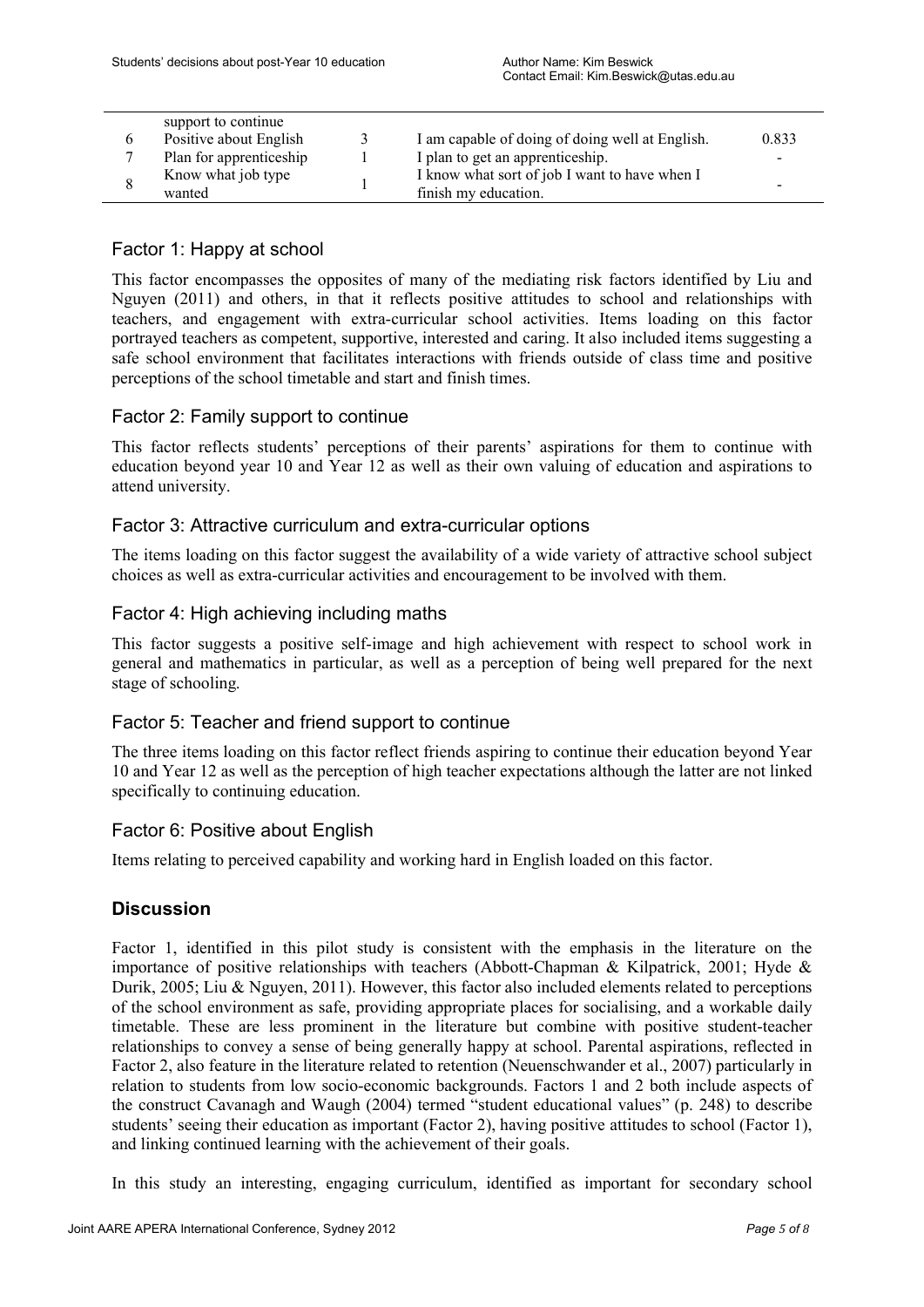students (McWilliam, 2008; Sweet, 2002), correlated with the availability of and encouragement to participate in extra-curricular activities. The inclusion of both curriculum and extra-curricular choices in this factor may be the result of the inclusion of primary school students in this study – it could be that curriculum options and extra-curricular activities differ in importance for older and younger students. Alternatively, some students may not be engaged with the curriculum from primary school or attractive extra-curricular activities could provide a means of engaging (or re-engaging) older students with school. These questions will be explored in the larger study.

Students' academic achievement and academic self-concept were described be (Neuenschwander et al., 2007) as indirectly and negatively affected by lower parental aspirations for their children's education. In this study items reflecting general academic self-concept and perceived achievement loaded on Factor 4 along with items that specifically referred to mathematics. In contrast to this, items related to self-concept, perceived achievement, and application in English formed a separate factor (Factor 6). Liu and Nguyen (2011) cited poor academic achievement and low literacy and numeracy skills (as opposed to perceptions of achievement in these domains or self-concept in relation to them) at age 15 (Years 9 or 10) as risk factors for poor transitions to adult life. The inclusion of Year 5 in the larger study, as well as in this pilot study, will allow questions about the nature and extent of changes in students' self-concepts and perceived achievement in English and mathematics from primary school through to the senior secondary years to be examined. The extent to which these variables, as well as actual achievement, impact decisions about post-Year 10 will also be explored.

Teacher expectations and peer-group aspirations in relation to continuing education were reflected in Factor 5 separate from similar items relating to parents and guardians, and students' own aspirations. Teacher expectations have been recognised in the literature as important to student outcomes (Abbott-Chapman & Kilpatrick, 2001; Beswick, 2005, 2007). In this study just one item referred directly to teacher expectations although there were many that referred to other attitudes and behaviours of teachers. All teacher related items, apart from the one relating to their expectations and the one that did not load on any factor, loaded on Factor 1 suggesting that high teacher expectations may be perceived differently by students from other teacher characteristics.

Both of the single item factors (Factors 7 and 8) reflected having well-defined and quite definite postschool plans. They present interesting possibilities to be explored in the larger study, particularly in view of the requirement of the Tasmanian Qualifications Authority (TQA) for awarding the Tasmanian Certificate of Education (TCE) at the end of Year 10, 11 or 12 be dependent upon students having developed and reviewed a plan for their education and training (TQA, 2010). The consequent emphasis in Tasmanian schools on supporting students to plan for successful transitions to working life has been reflected in pathway planning curricula for Years 8, 9 and 10 (Tasmanian Department of Education, 2010). In Year 8 the focus is on setting goals and considering how these might be achieved with an emphasis, consistent with Cavanagh and Waugh's (2004) concept of student educational values, on how continued learning could contribute. From Year 9 pathway planning curricula include quite specific information about workplaces, possible occupations, and education and training providers and may result in some students forming clear images of their future working lives. It is not clear whether having definite post-school plans makes other factors impacting retention (e.g., relationships with teachers, parental aspirations, friends' intentions with respect to education, and academic self-concept) less important and hence might ameliorate possible negative impacts arising from these factors, or whether these factors largely determine the kinds of pathway plans that students devise. It is also possible that definite plans may make students less open to considering alternatives of which they were not aware or considered unrealistic at the time of planning.

## **Conclusion**

It is evident from this study and from the literature in the field that the process by which students arrive at decisions about their educational futures is a complex one influenced by a multiplicity of interacting factors. This questionnaire used in this study was devised to reflect dimensions evident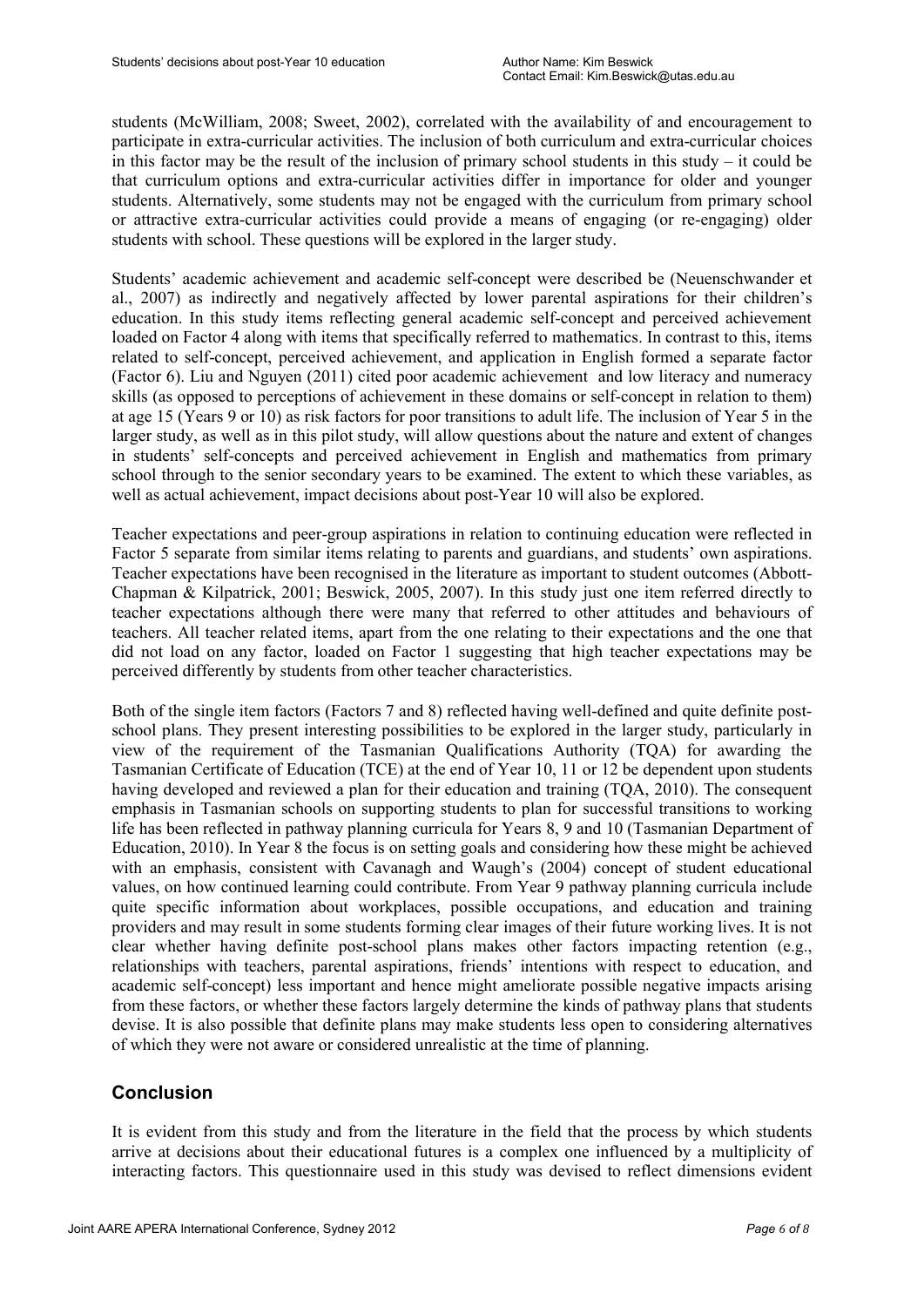from the literature and the factor analysis reported here was conducted to assess the extent to which these dimensions underpinned the responses of the pilot study participants. There are sufficient parallels between the findings reported here and the literature to suggest that the questionnaire is soundly based. At the same time differences suggest interesting possibilities for the larger study and for other further research. These include: the interplay of students' perceptions of their teachers competence, behaviours and attitudes towards them and their perceptions of the school environment more broadly; the roles of engaging curriculum and attractive extra-curricular activities; the impacts and connections among of students' academic self-concepts in general, and in relation to English and mathematics; the interaction of peer aspirations and teacher expectations, and; issues arising from students having clearly defined plans for their future pathways.

The findings of this study need to be viewed with caution due to the small numbers of participants drawn from just two schools that were in a metropolitan area. In addition, the combination of data from Years 5 and 9/10 that allowed a defensible factor analysis to be conducted may have obscured differences between the older and younger students. The inclusion of primary school students in the larger study will allow possible differences between the factors influencing the thinking of older and younger students in relation to post-Year 10 education to be explored. This will have important implications for the targeting interventions aimed at improving retention beyond Year 10. The setting of this research in Tasmania with its relatively low retention rates and high incidence of many of variables associated with risk of poor economic and personal outcomes identified by Liu and Nguyen (2011) means that its findings will be relevant to other rural, regional, and disadvantaged Australian communities.

#### Acknowledgements

This project is funded by Australian Research Council Linkage Grant Number LPXXXXXXXXX. The authors wish to acknowledge the administrative assistance of [Research Assistant] in collating data and running initial factor analyses.

## **References**

- Abbott-Chapman, J. (2011). Making the most of the mosaic: Facilitating post-school transitions to higher education of disadvantaged students. *Australian Education Researcher (Special Issue), 38*(1), 57-71.
- Abbott-Chapman, J., & Kilpatrick, S. (2001). Improving post-school outcomes for rural school leavers. *Australian Journal of Education, 45*(1), 35-47.
- Australian Bureau of Statistics. (2008). Schools collection Australia Cat. No. 4221.0. Canberra: Author.
- Australian Bureau of Statistics. (2010). National regional profile, Tasmania, 2004-2008 Cat. No. 1379.0.55.001. Canberra: Australian Bureau of Statistics.
- Australian Government. (2012). *Regional education, skills and jobs plan: Tasmania 2012-2014.*  Canberra, ACT: Author. Retreived from http://www.deewr.gov.au/Employment/Programs/RESJ/Documents/Tasmania.pdf
- Beswick, K. (2005). The beliefs/practice connection in broadly defined contexts. *Mathematics Education Research Journal, 17*(2), 39-68.
- Beswick, K. (2007). Teachers' beliefs that matter in secondary mathematics classrooms. *Educational Studies in Mathematics, 65*(1), 95-120.
- Bradley, D., Noonan, P., Nugent, H., & Scales, B. (2008). Review of Australian higher education: Final report. Canberra: Department of Education, Employment and Workplace Relations.
- Business Council of Australia. (2003). The cost of dropping out: The economic impact of early school leaving. Melbourne: Business Council of Australia.
- Cavanagh, R. F., & Waugh, R. F. (2004). Secondary school renewal: The effect of classroom learning culture on educational outcomes. *Learning Environments Research, 7*, 245-269.
- Council of Australian Governments. (2008). National partnership agreement on low socio-economic